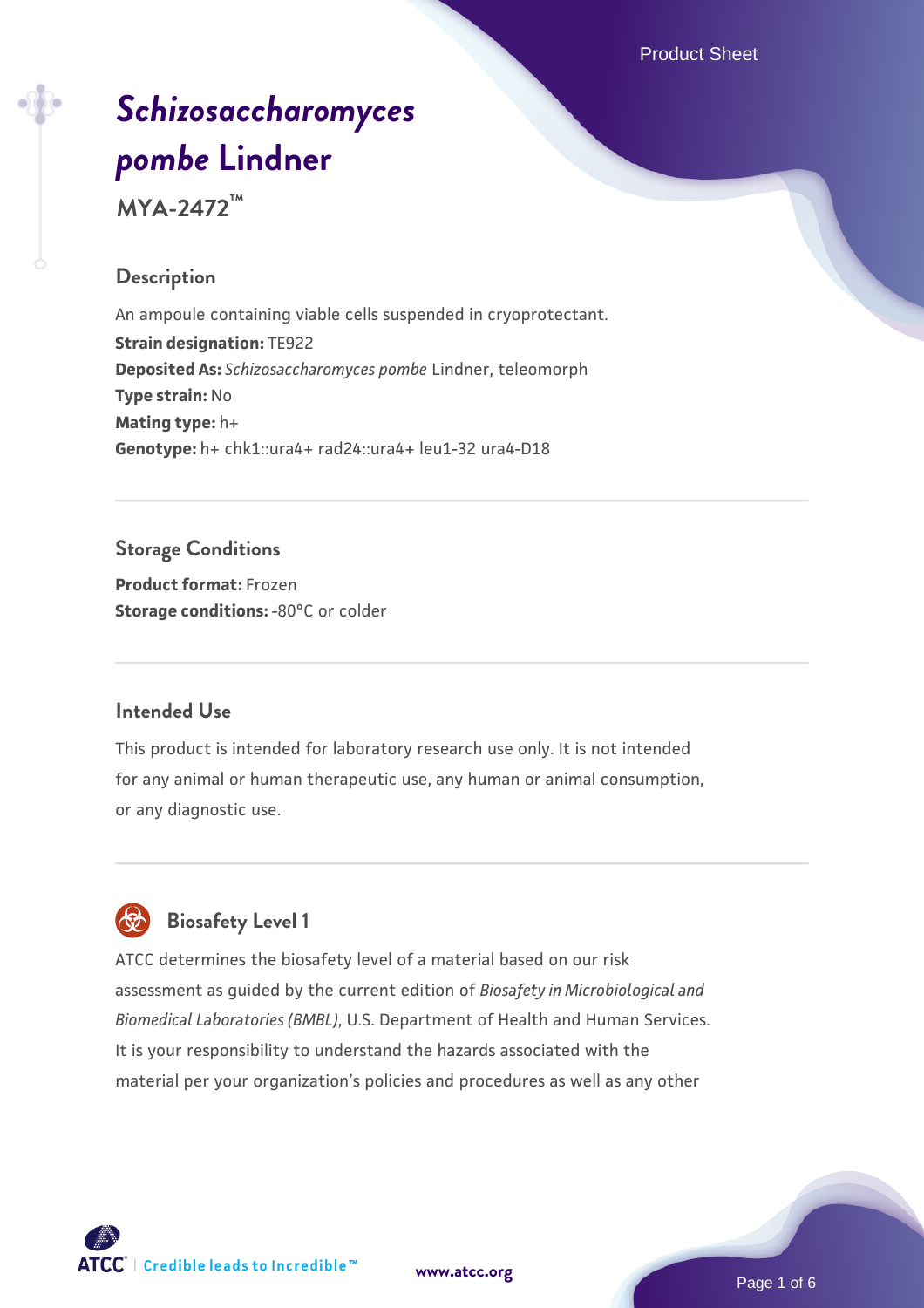applicable regulations as enforced by your local or national agencies.

ATCC highly recommends that appropriate personal protective equipment is always used when handling vials. For cultures that require storage in liquid nitrogen, it is important to note that some vials may leak when submersed in liquid nitrogen and will slowly fill with liquid nitrogen. Upon thawing, the conversion of the liquid nitrogen back to its gas phase may result in the vial exploding or blowing off its cap with dangerous force creating flying debris. Unless necessary, ATCC recommends that these cultures be stored in the vapor phase of liquid nitrogen rather than submersed in liquid nitrogen.

## **Certificate of Analysis**

For batch-specific test results, refer to the applicable certificate of analysis that can be found at www.atcc.org.

## **Growth Conditions**

**Medium:**  [ATCC Medium 1067: Yeast extract agar for Schizosaccharomyces](https://www.atcc.org/-/media/product-assets/documents/microbial-media-formulations/atcc-medium-1067.pdf?rev=a2c0da8c6b3c41e385f7db117142f7aa) **Temperature:** 25°C **Incubation:** Protocol: plus leucine (50 mg/L)

## **Handling Procedures**

**Frozen ampoules** packed in dry ice should either be thawed immediately or stored in liquid nitrogen. If liquid nitrogen storage facilities are not available, frozen ampoules may be stored at or below -70°C for approximately one



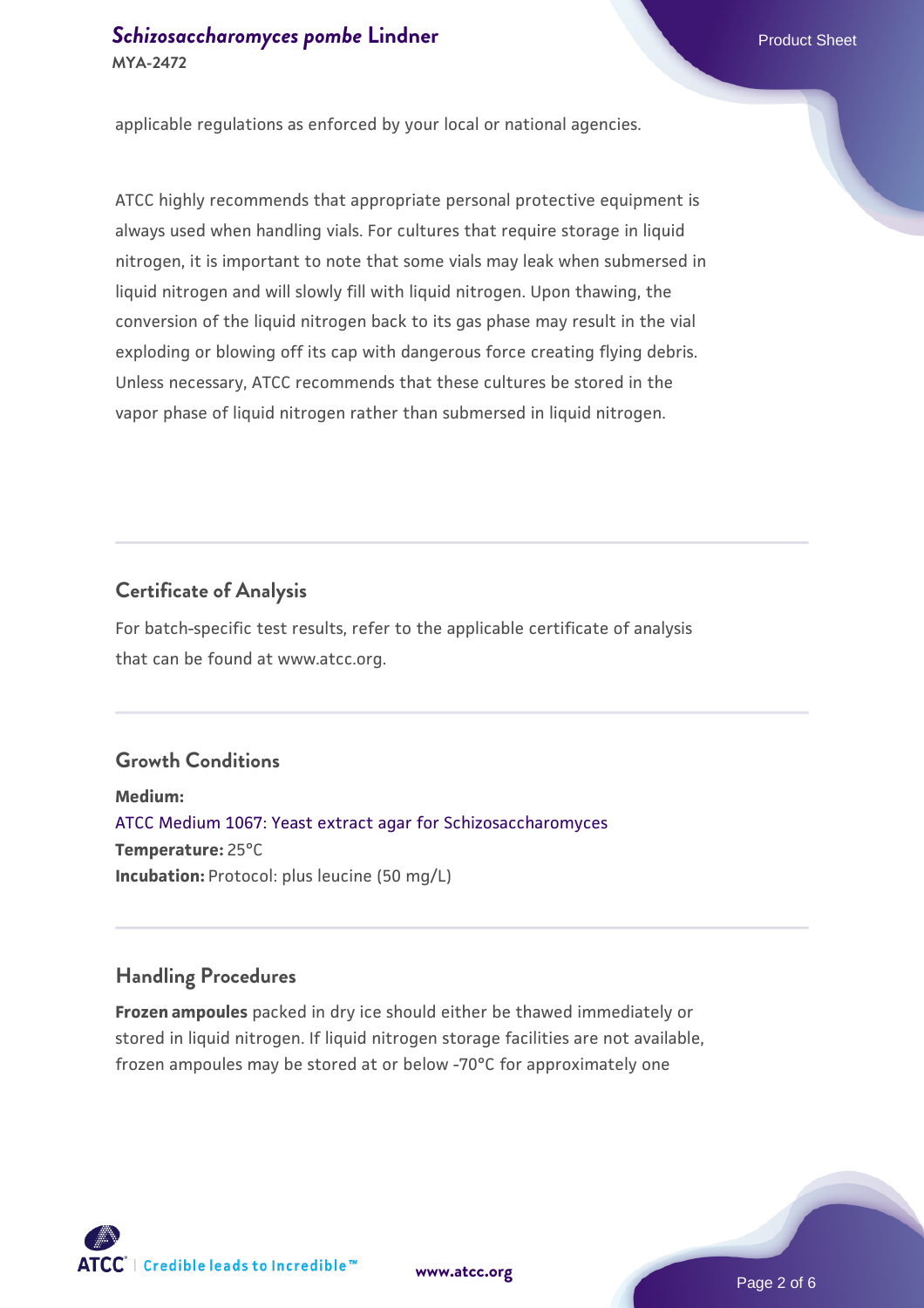## **[Schizosaccharomyces pombe](https://www.atcc.org/products/mya-2472)** [Lindner](https://www.atcc.org/products/mya-2472) **Product Sheet** Product Sheet **MYA-2472**

week. **Do not under any circumstance store frozen ampoules at refrigerator freezer temperatures (generally -20°C)**. Storage of frozen material at this temperature will result in the death of the culture.

- 1. To thaw a frozen ampoule, place in a **25°C to 30°C** water bath, until just thawed **(approximately 5 minutes)**. Immerse the ampoule just sufficient to cover the frozen material. Do not agitate the ampoule.
- 2. Immediately after thawing, wipe down ampoule with 70% ethanol and aseptically transfer at least 50 µL (or 2-3 agar cubes) of the content onto a plate or broth with medium recommended.
- Incubate the inoculum/strain at the temperature and conditions 3. recommended.
- 4. Inspect for growth of the inoculum/strain regularly for up to 4 weeks. The time necessary for significant growth will vary from strain to strain.

#### **Notes**

Additional information on this culture is available on the ATCC web site at www.atcc.org.

## **Material Citation**

If use of this material results in a scientific publication, please cite the material in the following manner: *Schizosaccharomyces pombe* Lindner (ATCC MYA-2472)

## **References**

References and other information relating to this material are available at www.atcc.org.

## **Warranty**

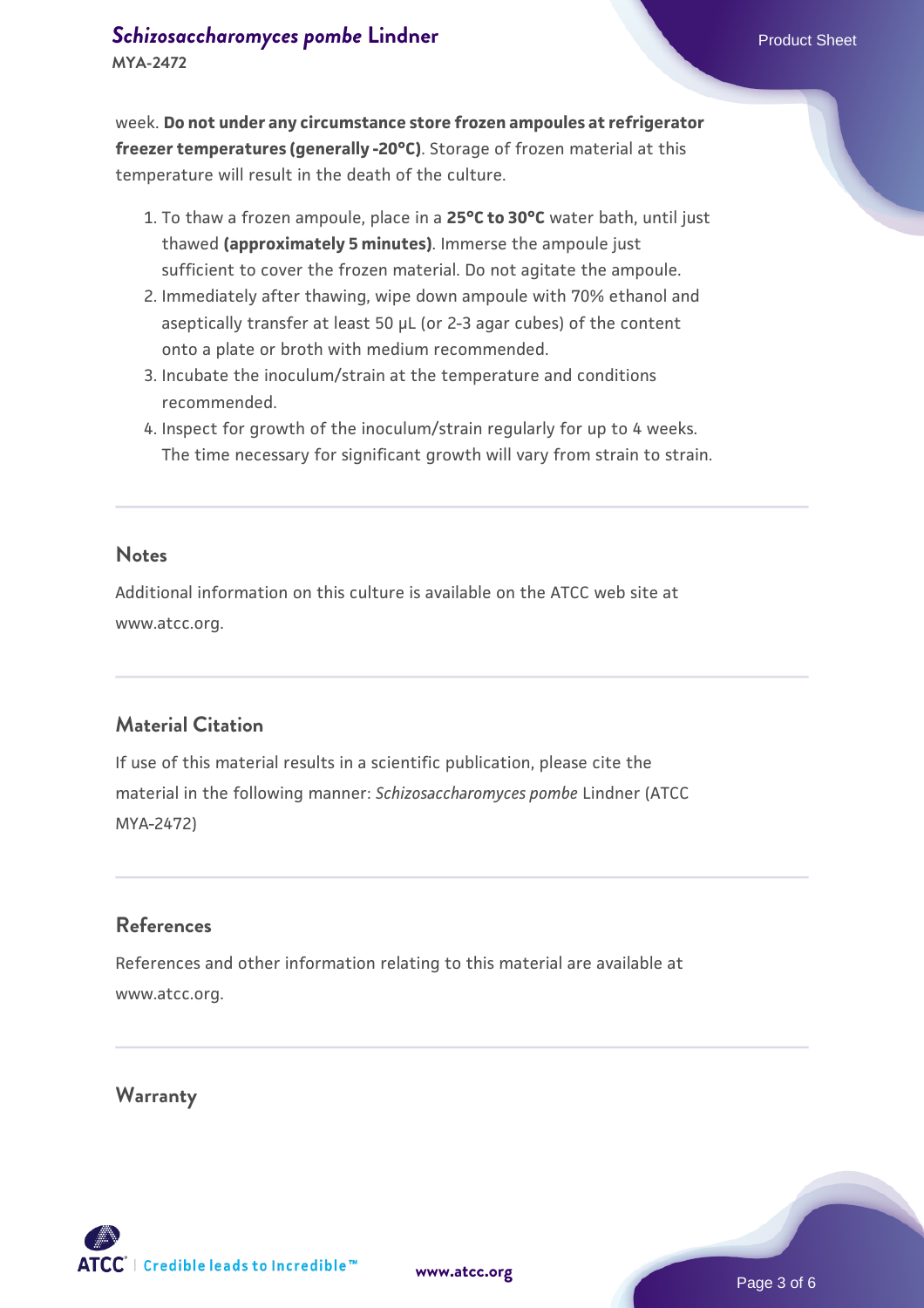## **[Schizosaccharomyces pombe](https://www.atcc.org/products/mya-2472)** [Lindner](https://www.atcc.org/products/mya-2472) **Product Sheet** Product Sheet **MYA-2472**

The product is provided 'AS IS' and the viability of ATCC® products is warranted for 30 days from the date of shipment, provided that the customer has stored and handled the product according to the information included on the product information sheet, website, and Certificate of Analysis. For living cultures, ATCC lists the media formulation and reagents that have been found to be effective for the product. While other unspecified media and reagents may also produce satisfactory results, a change in the ATCC and/or depositor-recommended protocols may affect the recovery, growth, and/or function of the product. If an alternative medium formulation or reagent is used, the ATCC warranty for viability is no longer valid. Except as expressly set forth herein, no other warranties of any kind are provided, express or implied, including, but not limited to, any implied warranties of merchantability, fitness for a particular purpose, manufacture according to cGMP standards, typicality, safety, accuracy, and/or noninfringement.

## **Disclaimers**

This product is intended for laboratory research use only. It is not intended for any animal or human therapeutic use, any human or animal consumption, or any diagnostic use. Any proposed commercial use is prohibited without a license from ATCC.

While ATCC uses reasonable efforts to include accurate and up-to-date information on this product sheet, ATCC makes no warranties or representations as to its accuracy. Citations from scientific literature and patents are provided for informational purposes only. ATCC does not warrant that such information has been confirmed to be accurate or complete and the customer bears the sole responsibility of confirming the accuracy and completeness of any such information.

This product is sent on the condition that the customer is responsible for and assumes all risk and responsibility in connection with the receipt, handling, storage, disposal, and use of the ATCC product including without limitation



**[www.atcc.org](http://www.atcc.org)**

Page 4 of 6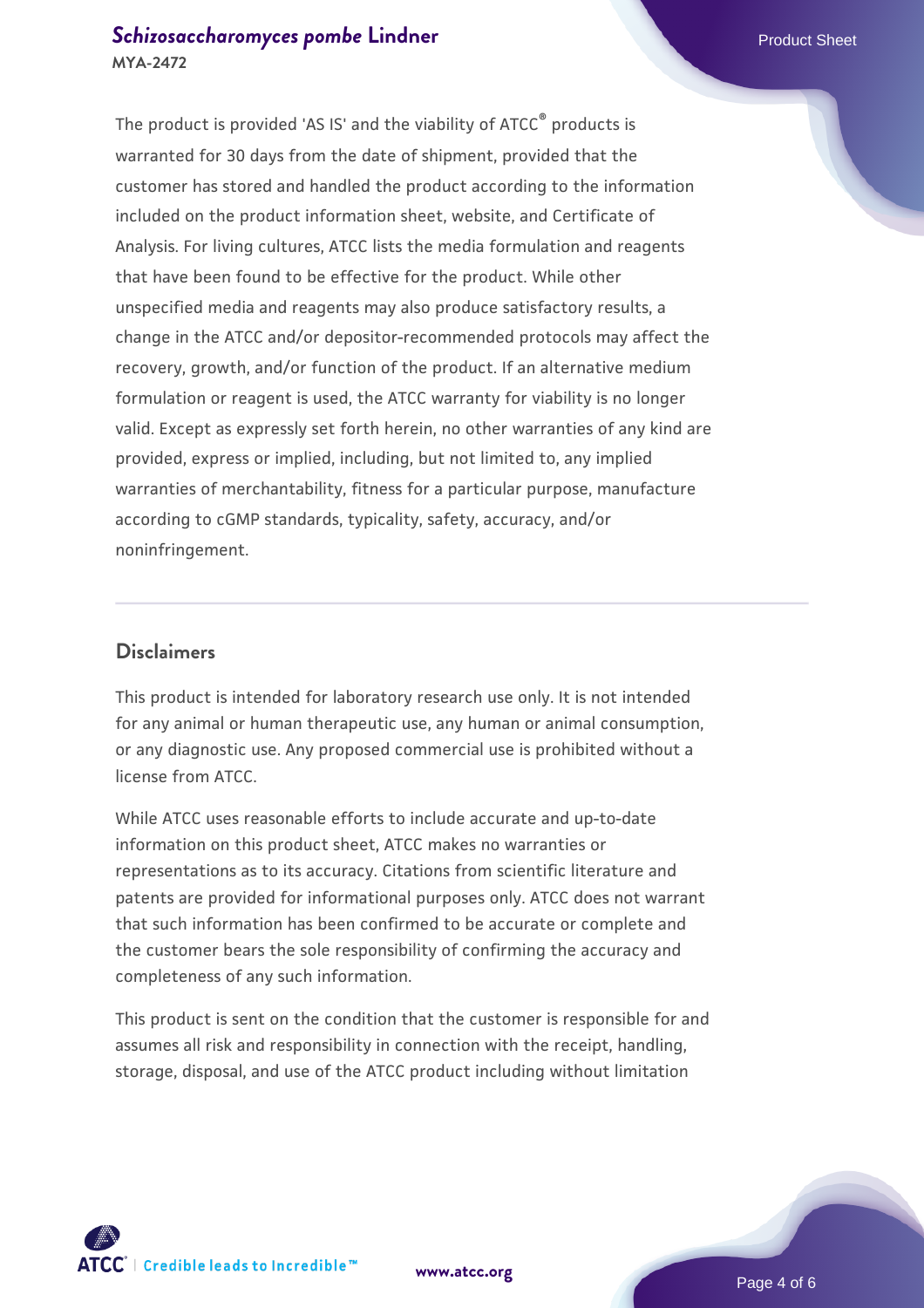taking all appropriate safety and handling precautions to minimize health or environmental risk. As a condition of receiving the material, the customer agrees that any activity undertaken with the ATCC product and any progeny or modifications will be conducted in compliance with all applicable laws, regulations, and guidelines. This product is provided 'AS IS' with no representations or warranties whatsoever except as expressly set forth herein and in no event shall ATCC, its parents, subsidiaries, directors, officers, agents, employees, assigns, successors, and affiliates be liable for indirect, special, incidental, or consequential damages of any kind in connection with or arising out of the customer's use of the product. While reasonable effort is made to ensure authenticity and reliability of materials on deposit, ATCC is not liable for damages arising from the misidentification or misrepresentation of such materials.

Please see the material transfer agreement (MTA) for further details regarding the use of this product. The MTA is available at www.atcc.org.

## **Copyright and Trademark Information**

© ATCC 2021. All rights reserved.

ATCC is a registered trademark of the American Type Culture Collection.

## **Revision**

This information on this document was last updated on 2021-05-20

## **Contact Information**

ATCC 10801 University Boulevard Manassas, VA 20110-2209 USA